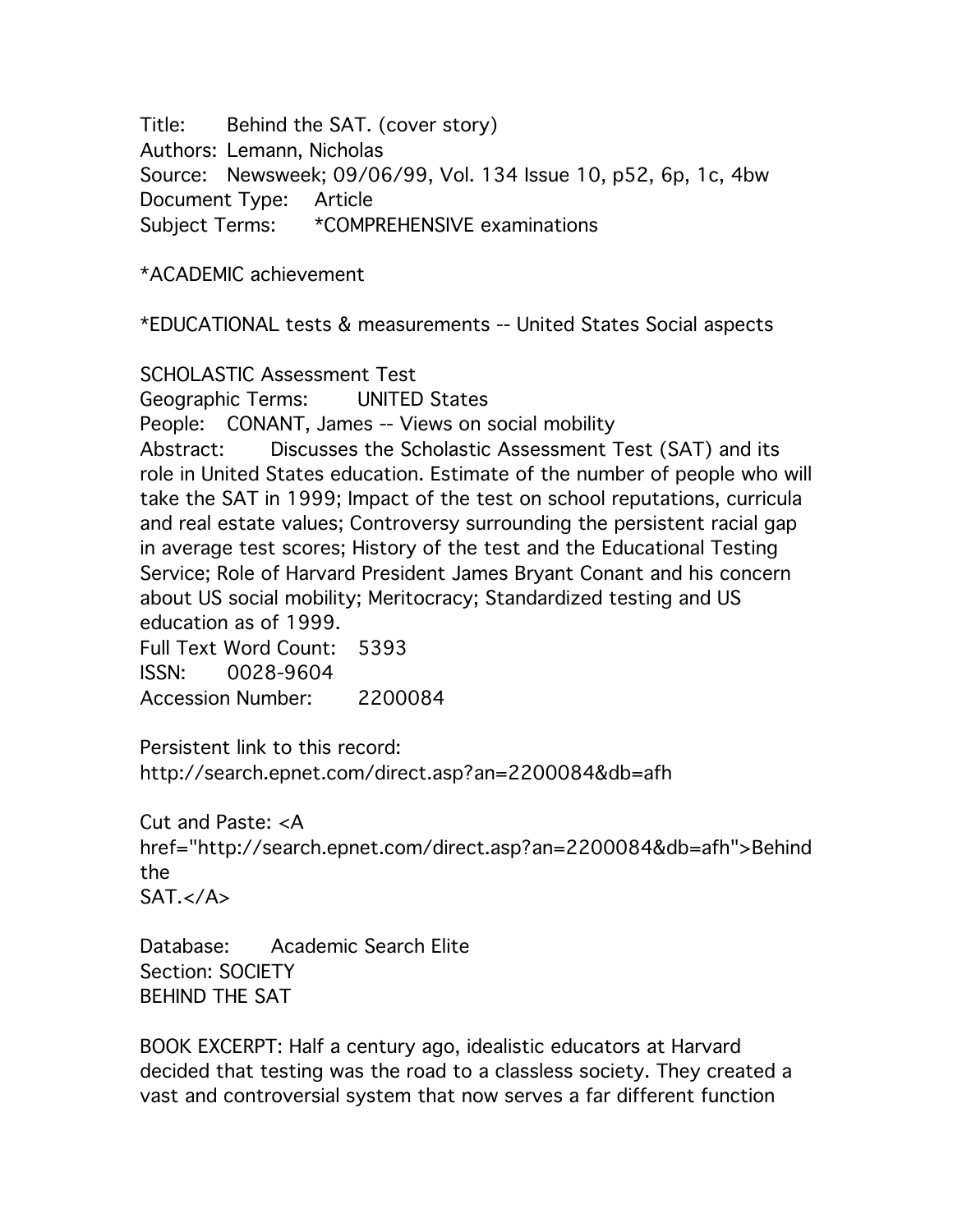from what they intended.

Imagine an American who had been put to sleep half a century ago, and reawakened on the eve of the millennium--a modern-day Rip Van Winkle or, to update the reference, Austin Powers. Surely one of the most surprising things about the country today would be the peculiar, pervasive frenzy over standardized tests, especially admissions tests and especially a test for college applicants called the SAT. It is a feature of late-20th-century America that didn't exist in the first half of the century, and that surely would have stunned the people who devised the test.

More than 2 million young people will take the SAT this year, and half as many will take a rival college-admissions test, the ACT. Many of these will pay handsome fees to an industry that has sprung up on the claim that it can improve scores on the test. Universities and high schools are widely judged according to their average SAT scores, and engage in a frenzy of their own to improve them. What students are taught in school, beginning in the primary grades, has been partly reverse-engineered to produce higher scores on the SAT and other standardized tests. Even real-estate values fluctuate with the average SAT scores of the community's schools. The test is widely believed to be the key to admission to a selective college, which in turn is widely believed to be the key to a life of prestige and prosperity. People can't help thinking of the score as a permanent measure of their innate worth.

There is a bitter national politics of the SAT, which stems from the persistent racial gap in average scores. Handing out opportunities strictly on the basis of test scores generates protests and lawsuits from minority organizations; the opposite practice, de-emphasizing scores to achieve racial diversity, also sets off lawsuits and ballot initiatives. Presidential candidates in America today have to have something to say about all this. The Supreme Court will almost certainly rule during the next couple of years on whether it is constitutional to use standardized-test results to decide who gets jobs and slots in selective schools.

Yet the test has a mysterious quality. Its original name, the Scholastic Aptitude Test, was changed in 1994 to the Scholastic Assessment Test, but now its purveyors prefer simply to use the initials, to avoid discussion of exactly what the test is meant to measure. The story of the test's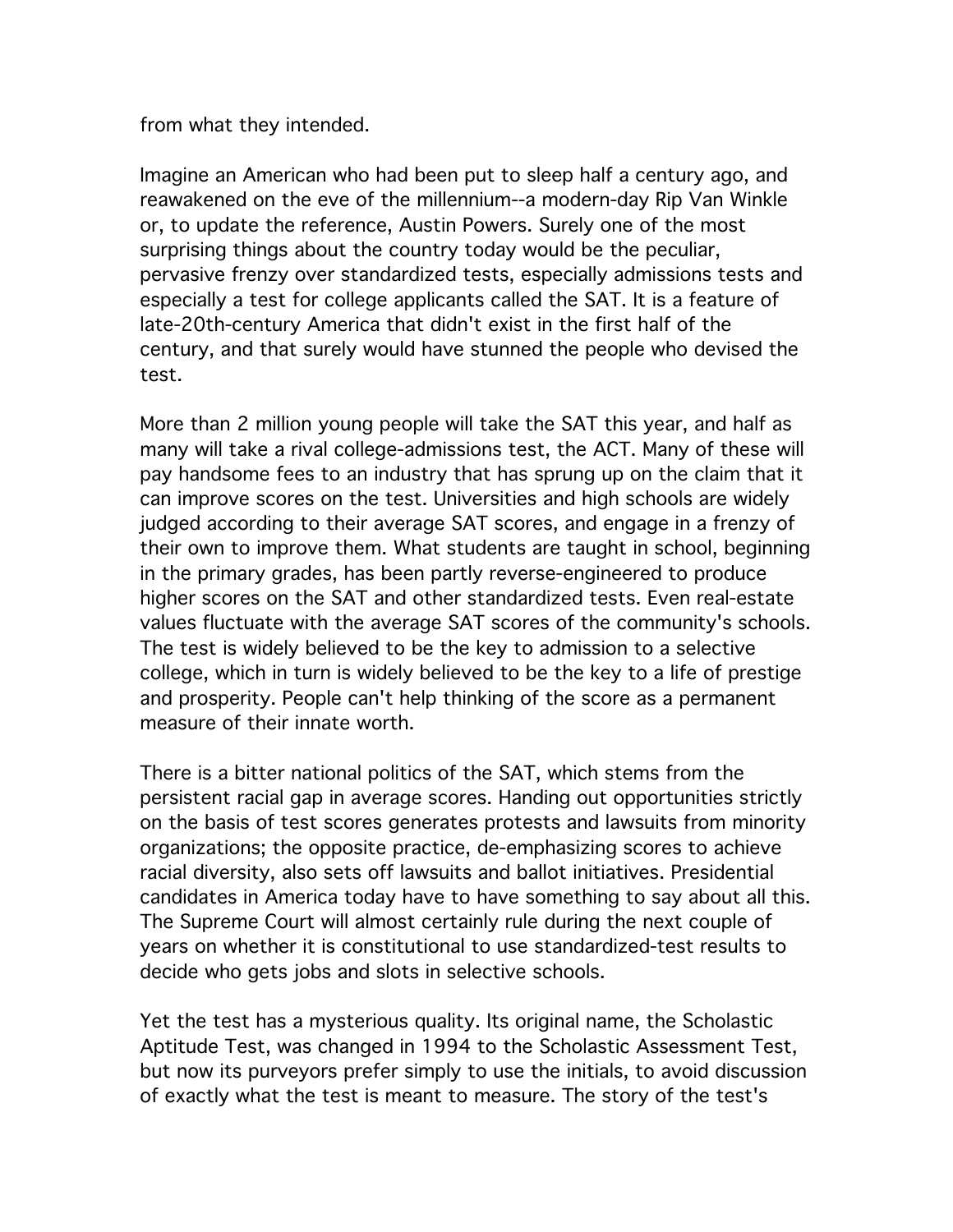creation and its rise to totemic importance has never been told--until now. What will be perhaps most surprising about it is how different the social function the test was supposed to perform is from the one it does perform now: a device meant to eliminate an American class system has instead helped create a new one.

In the archives of Harvard University, neatly stacked and tied up in a folder inside a box, is the manuscript of a book that was never finished and never published. It is called "What We Are Fighting to Defend," and was written by Harvard's president James Bryant Conant at the outset of the second world war.

Conant was not just president of Harvard (and before that an outstanding chemist), he was also one of the architects of the entire modern American educational system, from kindergarten through graduate school; and one of the fathers of the atomic bomb; and a key planner of the reconstruction of Europe after the fall of the Nazis. His views mattered a lot. And the book proposes a sweeping, dramatic, almost utopian remaking of American society from top to bottom, in order to avoid what Conant saw as a national crisis.

Conant believed that in the half century leading up to 1940, the United States had gone from being a classless, democratic society to one that was relentlessly falling under the control of a hereditary aristocracy. When Conant was a young man, the pre-eminent American historian was Frederick Jackson Turner, who spent his career glorifying the open lands of the Old West and bemoaning the closing of the frontier--not because of its endless vistas or its romantic history, but because, in his view, it had provided opportunity to all. But now, Conant, taking his cue from Turner, saw this most precious quality of American society slipping away.

Most historians would now regard Conant's (and Turner's) assumptions as wrong. Social mobility did not dramatically decrease in the United States between the mid-19th century and the mid-20th. But at the time Conant was writing, the country didn't seem to be functioning very well: the Great Depression had not really ended yet, as the bread lines and migrant-labor camps that were regularly shown in newspapers and magazines dramatically demonstrated. Conant, a liberal, found it alarming that socialism (and even communism) was on the rise. Opportunity and social mobility were the best ways Conant could see to forestall a national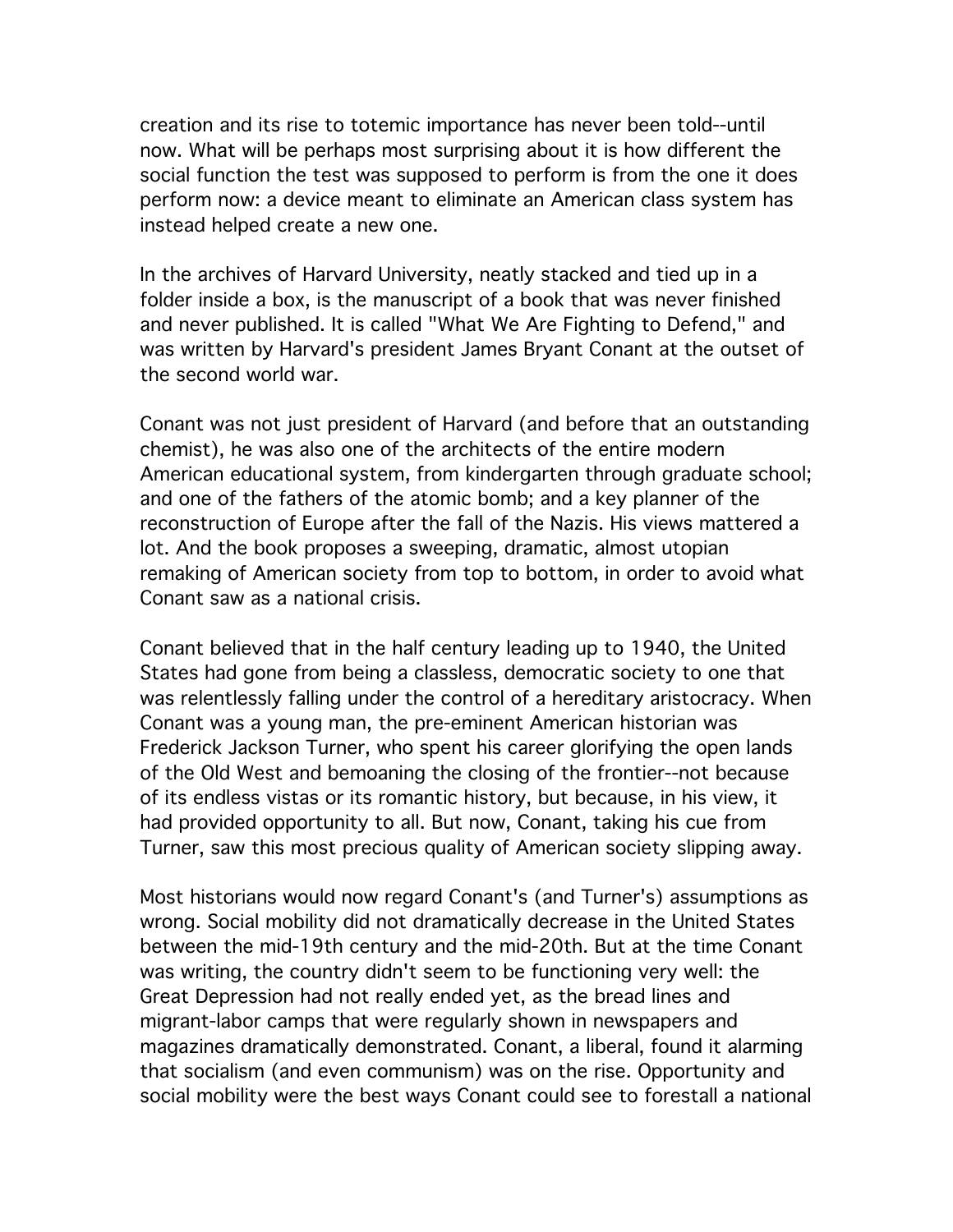turn to the left.

Closer at hand, the institution Conant ran, Harvard, was dominated by a distinct social group that he despised. Harvard College was a regional institution, not very hard to get into, and full of rich boys who had gone to New England boarding schools. The number of Jewish students was limited by quota, and the number of most other kinds of students who departed from the norm didn't have to be limited because the idea of going to Harvard was a possibility that hadn't even occurred to them. Practically the first thing Conant had done upon becoming president of Harvard in 1933 was set up a small--but historically crucial, because many consequences flowed from it--scholarship program to bring a few handpicked outstanding students from modest backgrounds and faraway locations to Harvard. He meant this as the opening wedge of a wholesale change, not just in the nature of Harvard College, but also, in the long run, of the American elite. If Harvard could become a more national university, populated by people chosen for their academic promise without regard to their background, then eventually the establishment institutions into which Harvard fed its graduates--the Wall Street financial houses and law firms, the State Department and the Treasury, the Ivy League faculties and the medical-research hospitals--might adopt the same selection principle and be run by people cut from the same cloth as Conant's Harvard National Scholars. Not accidentally, there was a pronounced similarity between the kind of scholarship student Conant was looking for and Conant himself, who was the first non-Boston Brahmin, and the first serious modern scientist, to be made president of Harvard.

But how would you find these people? In 1933, that was quite a tough problem. The United States, then as now, had an extremely decentralized public-education system that was under the control of 15,000 separate, independent local school boards. It was nearly impossible to perform straight-up comparisons across a national pool of high-school seniors. Conant gave two of his assistants, Wilbur Bender and Henry Chauncey, the task of devising a new way of selecting his new scholarship students.

Bender was himself roughly the kind of person Conant wanted the two men to look for--a serious, studious, self-made Mennonite from a small town in Indiana. Chauncey was just the opposite, as purebred a member as you could find of the American aristocracy that Conant wanted to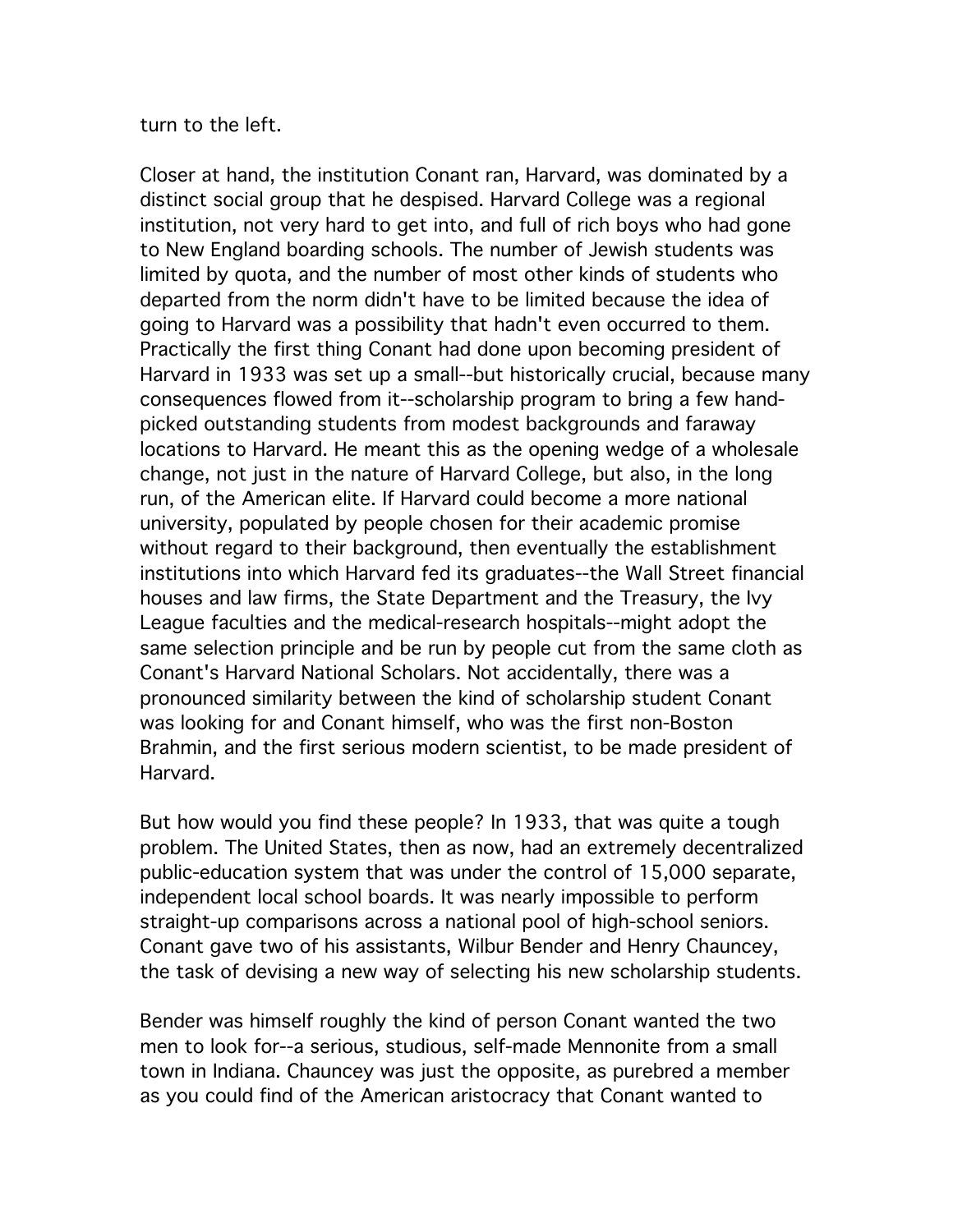displace. The first Chauncey to come to America, Charles, Henry's greatgreat-great-great-great-great-grandfather, was a Puritan minister who became the second president of Harvard, back in the 1600s. Henry Chauncey himself, born in 1905, had been raised in the very bosom of the Eastern Seaboard elite, which might be called, after the religious denomination to which the plurality of its members belonged, the Episcopacy. Like his father before him, he had gone to the leading Episcopalian boarding school, Groton. Chauncey exemplified the Episcopacy's value system, as opposed to Conant's. He was not scholarly or intellectually brilliant, but he was athletic, devout, energetic, honest and a natural leader.

Somewhat improbably, though, Chauncey as a young man became a wholehearted devotee of the new science of mental testing. Alfred Binet, a French psychologist, had devised the first test of human intelligence in 1905, the year of Chauncey's birth. American promoters, led by Lewis Terman, a professor at Stanford, seized upon Binet's test as a way of measuring "I.Q." (Terman's term, not Binet's), the supposed inherent capacity of the brain, and pushed for its use as widely as possible. The I.Q. testing movement's signal breakthrough was persuading the U.S. Army to test millions of recruits during the first world war: this was the first mass mental test in history. Chauncey was an ambitious, idealistic young man, and testing represented the advanced thinking of his day. It touched something deeper in him as well--an orderly Puritan strain, a desire to improve the human condition by systematizing it. In any event, by the time Conant gave him the task of selecting scholarship students in 1933, Chauncey was hooked on testing.

Soon Chauncey and Bender reported back to Conant that they had found a test that could be used in his new scholarship program. It was called the Scholastic Aptitude Test, or SAT, and it had been developed by a psychology professor at Princeton named Carl Brigham.

Brigham had been one of the Army I.Q. testing team during the first world war. Over the next few years he became a leading member of the eugenics movement, which, in those days of high unrestricted immigration, was concerned that the quality of the national human breeding stock was being perilously diluted by inferior foreigners. At the same time he began adapting the Army test for use in college admissions. He administered the SAT experimentally for the first time in 1926. By the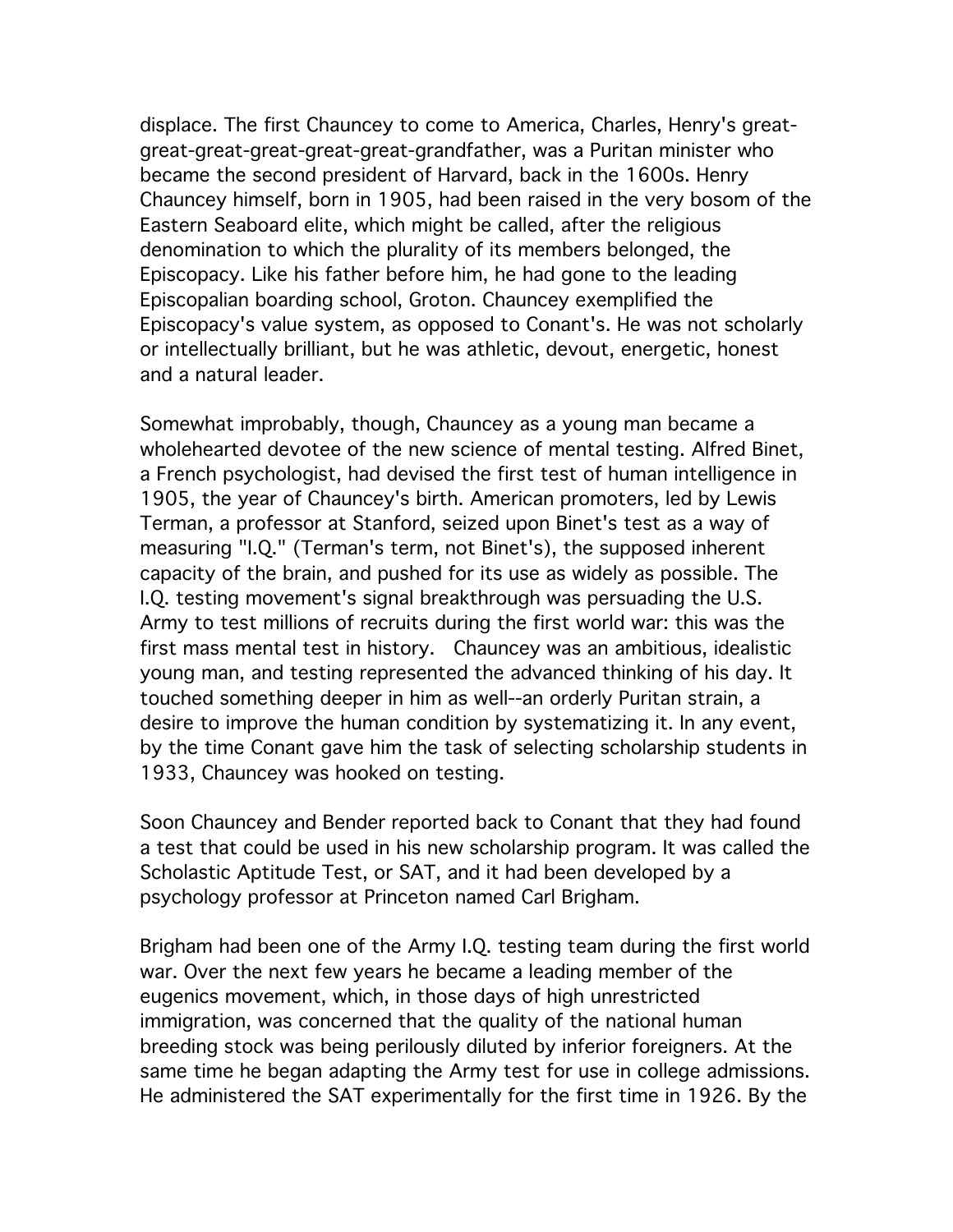time Chauncey met him, Brigham had undergone a dramatic political conversion, breaking with the eugenics movement and denouncing the concept of I.Q. But he kept working on the SAT.

When Chauncey presented Conant with the idea of instituting the SAT, there was one point about it on which Conant repeatedly demanded reassurance: was it a pure test of intelligence, rather than of the quality of the taker's education? Otherwise he was concerned that bright boys who had been born into modest circumstances and gone to poor schools would be penalized. Chauncey was able to reassure Conant about the SAT, and so it was adopted.

Somewhere along the line Conant encountered a historical document that functioned for his whole life as, in effect, the tablet on which a hallowed figure had inscribed the essence of the ideas he was pursuing. It was a letter that Thomas Jefferson wrote to John Adams in 1813, when both of them were retired presidents. "I agree with you that there is a natural aristocracy among men," Jefferson wrote. "The grounds of this are virtue and talents... There is also an artificial aristocracy founded on wealth and birth, without either virtue or talents." Conant felt he was ideally positioned to put into effect, finally, Jefferson's dream, by creating a natural aristocracy, putting it in charge of the United States and structuring the rest of the society around it. The SAT was an essential tool, which hadn't been available to Jefferson.

Frederick Jackson Turner used to suggest, hopefully but vaguely, that education might one day fill the former role of the frontier. In his day only a small fraction of America's youth finished high school. By the time Conant was running Harvard, the public-school system had expanded to the point that the time for turning it into an orderly, bureaucratized replacement for the frontier seemed to be at hand. In our public schools, Conant wrote, "we have before us a new type of social instrument whose proper use may be the means of salvation of the classlessness of the nation... Through public education we can in this century hope in no small measure to regain that great gift to each succeeding generation, opportunity, a gift that once was the promise of the frontier."

Conant most assuredly did not, however, believe in making as much education as possible available to as many people as possible. In 1944 he was a leading opponent of the G.I. Bill, because it gave every veteran a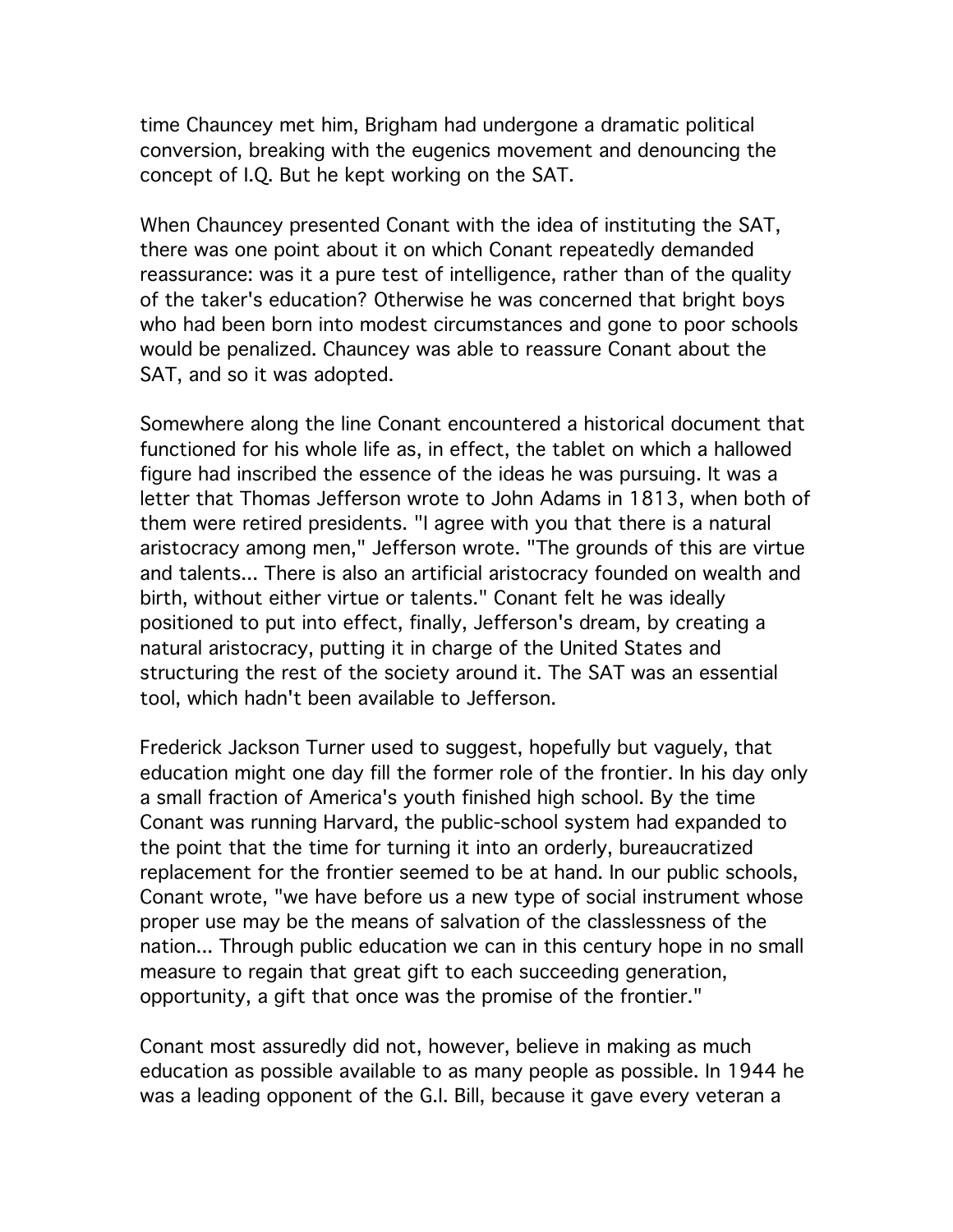ticket to college. What he wanted was to select the natural aristocrats with absolute fairness and exactitude, send them on to universities and leave most of the rest of the citizenry to a more modest yeoman's existence based upon education through high school or perhaps junior college. So the school system, engine of democracy though Conant wanted it to be, would quite firmly assess Americans' abilities and assign them to roles at an early age.

It seems fair to ask how you can create a classless society by establishing a system that relentlessly classifies people. At the time, though, the establishment of the natural aristocracy seemed so revolutionary to Conant that it crowded out all other considerations. Never before had there been a way of scientifically, rationally picking just the right elite; placement in the top tier had depended on happenstance and fortunate birth or, at best, simple aggressiveness. Now, because of the twin developments of public education and intelligence testing, it was possible to scan the entire population and fit the natural aristocrats with the glass slipper.

Conant also believed that once chosen and educated, the members of his new elite would ferociously devote themselves to public service and democratic values. The possibility that selection would become a route to purely private, pecuniary success, which is overwhelmingly how it is seen today, doesn't seem to have crossed his mind. In an article he wrote in The Atlantic Monthly in 1943, he called his new man--the idea of female natural aristocrats didn't occur to him either--"The American Radical," and confidently predicted that "he will be a fanatic believer in equality." The natural aristocracy could never become a hereditary one, because the American Radical "will demand to confiscate (by constitutional methods) all property once a generation" and "use the powers of government to reorder the 'haves and have-nots' every generation to give flux to our social order."

If you strip away the soaring and nationalistic rhetoric, Conant's idea wasn't particularly new, or particularly American. Creating a governing intellectual elite, chosen by test and specially educated, is a concept long predating Jefferson's letter to Adams in 1813. Plato proposed essentially the same thing back in the third century B.C. European countries began distributing choice berths in government and the armed forces by examination early in the 19th century. But these earlier systems did not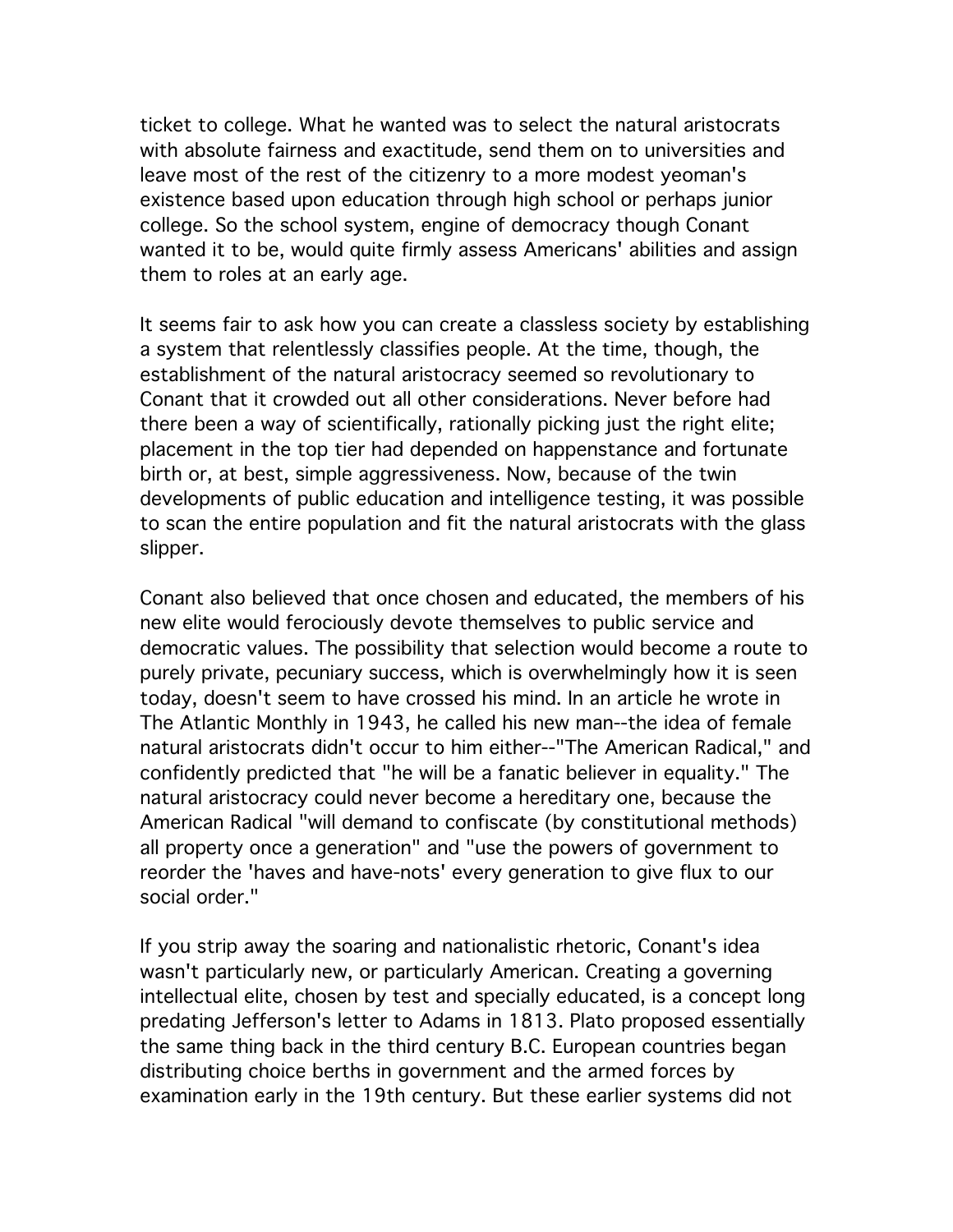try to test every single person--only those who wanted top jobs in the career government service. They did not attempt to apportion opportunity at all levels of their societies--only to pick a few people for a few specific roles. And, of course, they did not use intelligence tests, which hadn't been invented yet. What Conant proposed to do was radically expand a venerable, limited idea into an all-encompassing system that sorted and slotted an entire populace early in life on the basis of their scores on intelligence tests, all in the name of creating a perfected, classless and democratic America.

Wars are a golden opportunity for restructuring societies. James Bryant Conant and Henry Chauncey, realizing this, moved quickly and surely to establish their testing regime after the second world war began. Just after the attack on Pearl Harbor, the old essay tests for college admission were suspended and replaced with the SAT--for all applicants, not just scholarship students. In 1943 Chauncey, under contract to the Army and the Navy, administered an adapted SAT to more than 300,000 people nationwide on a single day, for officer-selection purposes. Before the war the total annual number of SAT takers had never exceeded 20,000; Chauncey, by perfecting the techniques of large-scale, secure, reliable test administration and scoring, demonstrated that it would be possible to use the SAT to assess all high-school students in the United States. As soon as the war was over, Conant, through an adept series of bureaucratic maneuvers, arranged for all the leading educational tests and testing organizations in the country to be merged into a new, private, nonprofit entity that would effectively hold a monopoly in the field, called the Educational Testing Service. Henry Chauncey was its first president, serving at the helm from the postwar founding days until 1970.

The establishment of ETS was hardly inevitable. It represented the triumph, after a tough fight, of one option over several others. In most other countries, the function of ETS is performed by a government agency, not a private organization relatively unaccountable to the public. In the United States in midcentury, those who believed in using I.Q. descended tests for selection represented only one faction of the testing movement. There was also a more populist Midwestern camp that wanted to institute public-school achievement tests (not aptitude tests) just to make sure that students were learning (not to select a few for special training), and that burned with resentment over the establishment of the elitist ETS as the emperor of American testing. Even the tweedy deans of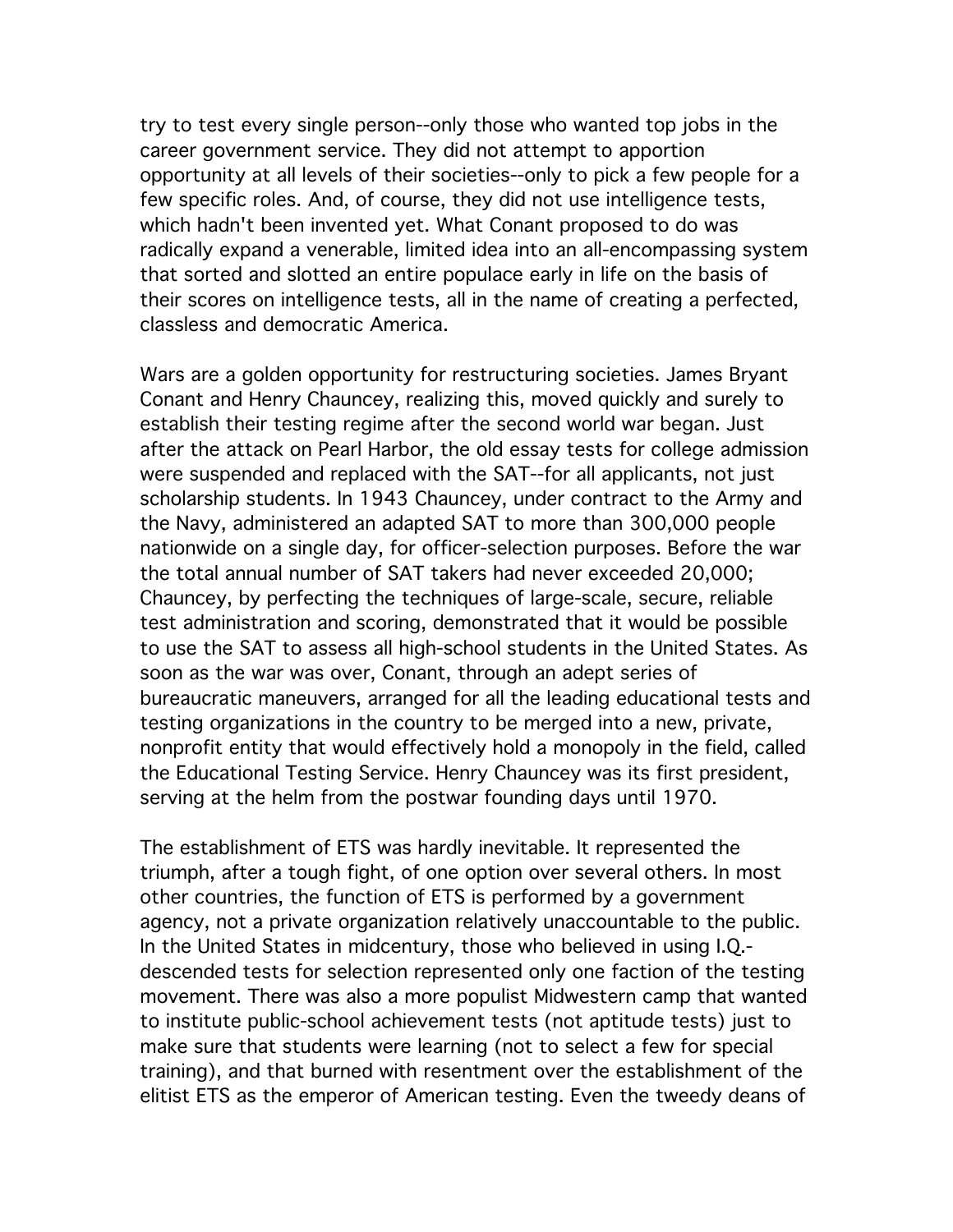the Ivy League universities weren't crazy about embracing the SAT as their admissions device. And in particular, the establishment of ETS required the vanquishing of two powerful individual enemies.

One was Carl Brigham, the father of the SAT. Brigham believed that if there were a big, new testing agency that had to survive financially on fees paid by the takers of its tests, it would inevitably be devoted mainly to protecting and promoting the tests, rather than to evaluating and improving them. He warned, prophetically: "If the unhappy day ever comes when teachers point their students toward these newer examinations... then we may look for the inevitable distortion of education in terms of tests."

The other leading opponent of creating ETS was George Zook, the head of the American Council on Education, the trade organization for the country's big public universities. Zook was a considerable figure: after the war he was named head of a presidential commission on the future of higher education. He saw Conant's new organization as representing a power grab by the Ivy League universities; and anyway, he didn't see why universities, in those days of nearly open admissions and low graduation rates in the state schools, had to be selective at all. Brigham died in 1943, at the age of 51. That eliminated him as an opponent. Conant and his allies eliminated Zook, in the end, by bribing him: his perpetually strapped organization was given \$50,000 a year for three years by the Carnegie Foundation for the Advancement of Teaching, and in return Zook handed over the American Council on Education's tests to ETS.

Henry Chauncey, who didn't especially share Conant's belief in intelligence tests and social engineering but did believe totally in the power of scientific testing to diagnose and solve the bedeviling mysteries of the human mind, initially wanted ETS to move far beyond the SAT and mount a grand project that he called the Census of Abilities. ETS, funded by the federal government, would test all Americans twice during their highschool years, not just on the quality the SAT measured, but on every other attribute as well. Then, based on the results, we would all be advised what we ought to do with our lives, and much misery stemming from disorganization and lack of information would be avoided.

With appropriate fervor and great determination, Chauncey pursued the dream of the Census of Abilities, but without success. One problem was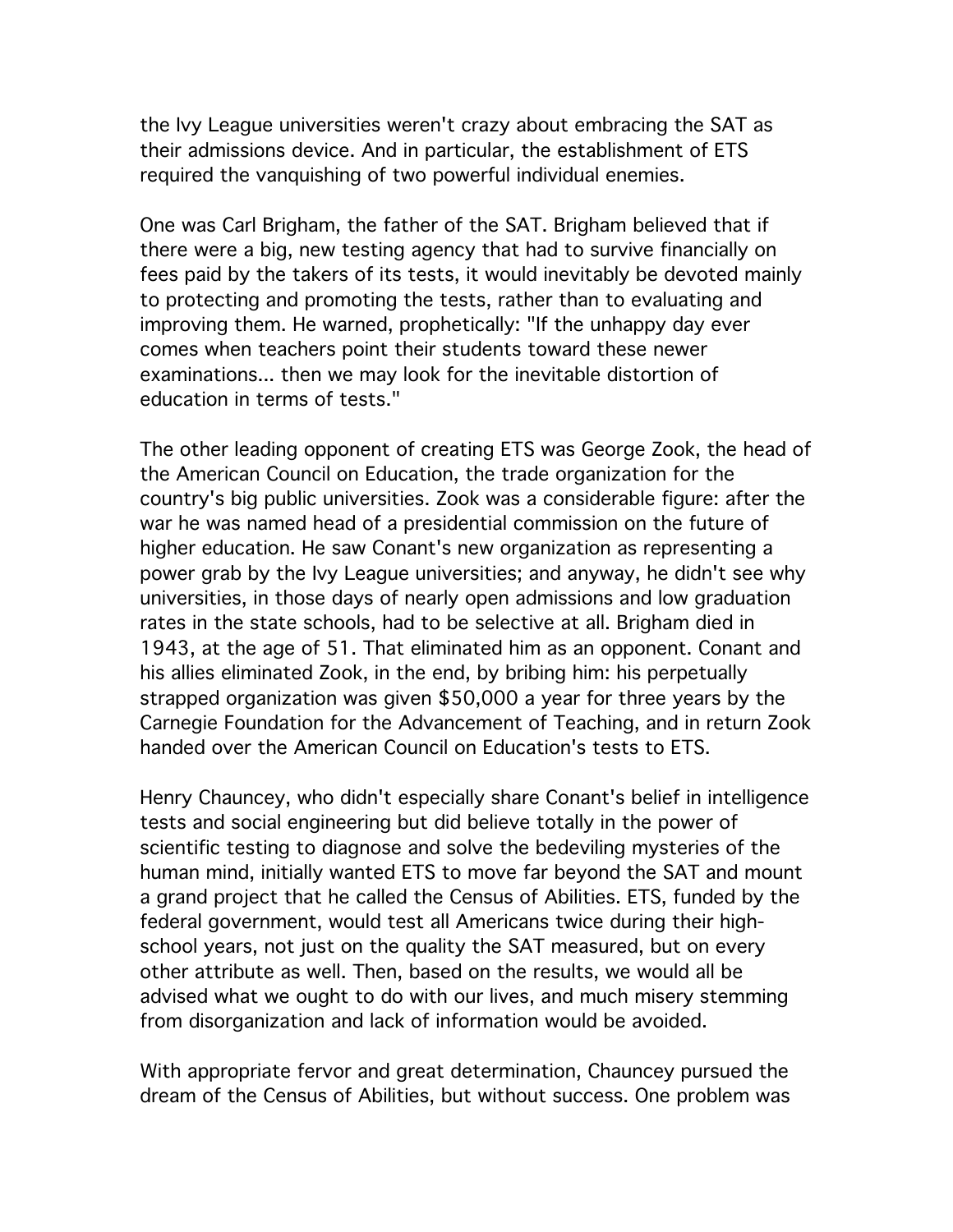that he never found an interested sponsor--neither the government nor, after his efforts there failed, business could be persuaded of the usefulness of such an expensive and ambitious project. Another problem was finding new tests that provided results as reliable as the SAT's. Over the years Chauncey considered establishing standardized tests of personality type, of creativity, of practical judgment, of persistence, of sense of humor, even of marital compatibility. In all these cases the ETS technical staff persuaded him that the tests were not up to the company standard.

But all through the years that the Census of Abilities was flopping, the SAT and its progeny, intelligence-based tests for admission to graduate and professional school, which ETS also launched, were becoming an evergreater hit. By the time Chauncey retired, the SAT had more than 1.5 million takers a year.

To some extent the growth of the SAT was one of history's irrational booms, since only a relative handful of the country's many universities are selective enough to need a ruthless numerical device for separating the wheat from the chaff in their applicant pools. Nonetheless it caught on, to put it mildly. The SAT had a series of advantages. It rode a great, historic expansion of American higher education to a size and extent never before dreamed of in any country. It was ingeniously financed: because individual students paid a fairly modest fee to take the test, ETS's products were free of charge to the customers who ordered them, the universities. So why not require the SAT? In a country in love with technology and statistics, the test acquired a sheen of official prestige. Universities could use it to make and to explain admissions decisions cheaply and efficiently. The net result was that instead of Chauncey's grand, all-encompassing Census of Abilities, we got a national census of one ability: "scholastic aptitude." A test that predicts about 15 percent of the variance in freshman grades in college became a national obsession.

In "What We Are Fighting to Defend," Conant wrote, "If we are to continue to have an essentially free and classless society in this country, we must proceed from the premise that there are no educational privileges... no one channel should have a social standing above the other."

In hindsight Conant was being terribly naive. In a county preoccupied with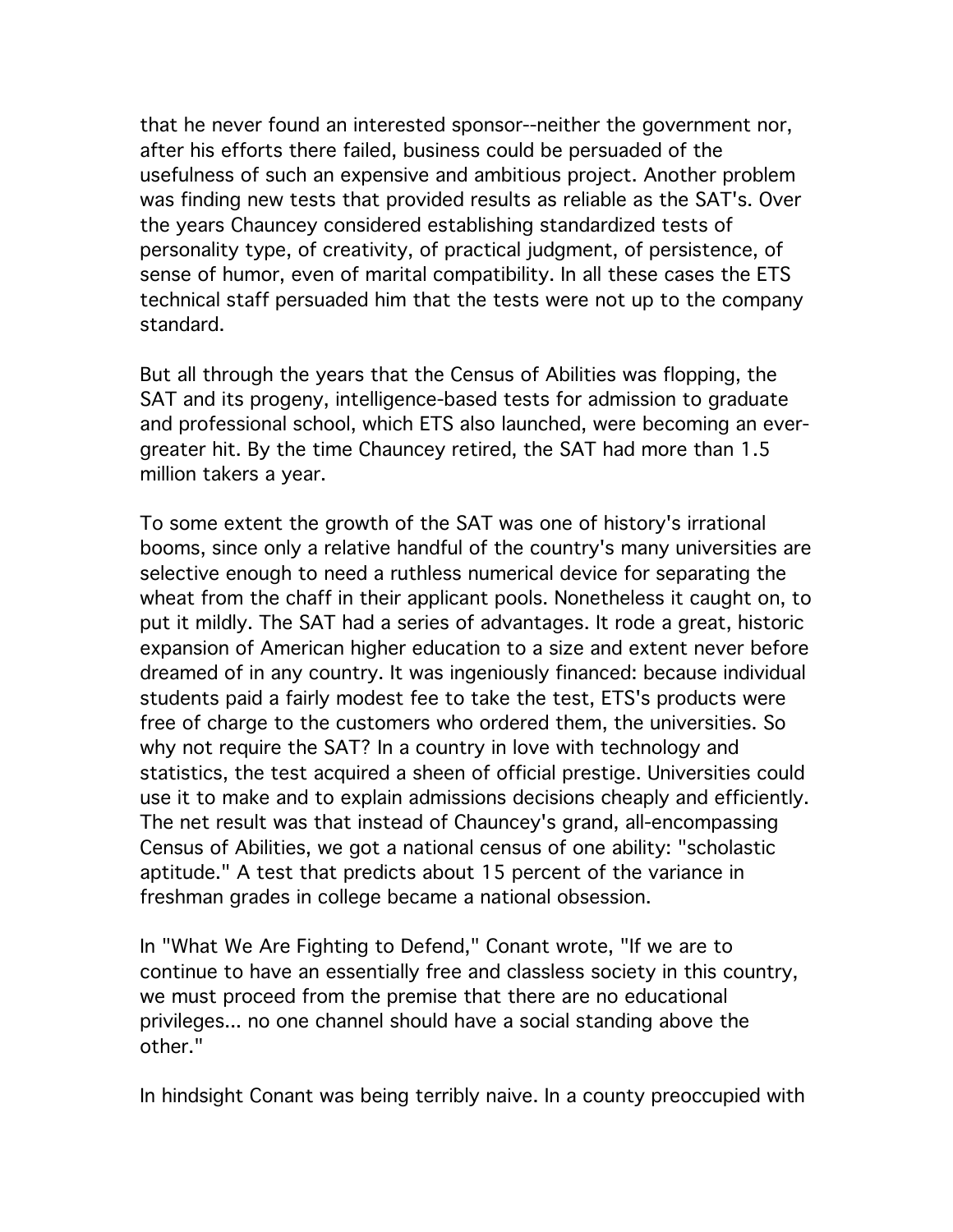individual opportunity, if you make educational selection the avenue for it, and if being selected brings great benefits and minimal obligations, then naturally a fierce competition to be selected will develop--not for patriotic or democratic reasons but precisely because, despite Conant's plans, the top educational channel does have a social standing (and also an economic standing) above the others.

It didn't take long, after the system had been put in place, for people to begin trying to manipulate it to get a better outcome for themselves. This came as a shock to ETS, which had imagined that test takers would gratefully and passively accept their scores. One day in the 1950s a highschool principal from Brooklyn named Abe Lass came down to the 400 acre farm outside Princeton, New Jersey, where ETS was building a new campus for itself, and informed the executives there that a man in his neighborhood named Stanley Kaplan had set himself up in the SAT tutoring business. According to Lass, after every administration of the SAT, Kaplan would give a party for his young charges. Each student was instructed to remember one question from the test, and to tell it to Kaplan at the party. Then on to the hot dogs and root beer. After a few of these parties, Kaplan had a pretty good set of actual SAT questions that he could go over with his students, many of which might turn up on the next administration of the test. ETS considered trying to get the New York State Legislature to declare Kaplan's business illegal, but settled for insisting, for decades, that its tests were uncoachable, even as a substantial test-prep industry (with Kaplan's company, now owned by the same corporation that owns NEWSWEEK, the biggest player) grew up around them.

What would have been another rude and hurtful surprise to Conant was that his system became a focal point for racial tension. In the 1940s, it hardly occurred to this champion of opportunity and classlessness to mention that the most obvious departure from these principles was not the Episcopacy's domination of Harvard College, but segregation. And by the 1950s and '60s, when white Americans (very much including Conant) had awakened to the seriousness of the race issue, the testing system that he had helped establish offered a pretty stark choice between black advancement and the handing out of educational opportunities by test score. A substantial black-white gap in average test scores has been one of the most consistent findings in testing from the very beginning, so anybody who wanted to increase the black (and also the Hispanic)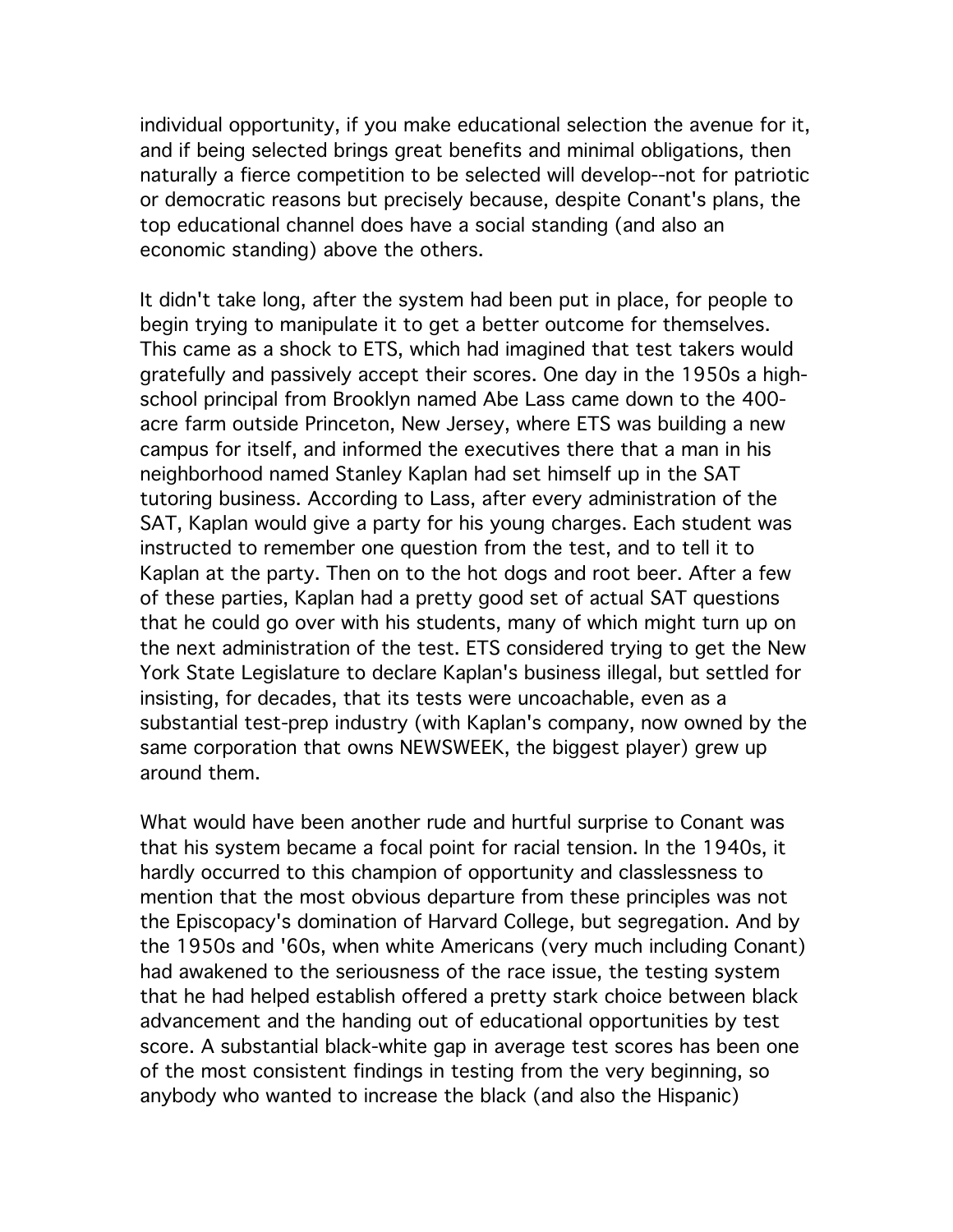representation in the new educationally derived elite would have to depart from picking strictly by test score--that is, practice affirmative action. But that has generated wave after wave of protest, none more intense than the current one.

It is speculative, but nonetheless irresistible, to wonder more broadly what Conant would think of his creation if he were around to see it half a century after the founding. He would surely be pleased to see that the leading research universities had become national institutions, with not much of the old high-society tone, open to extraordinary students from every corner of America. But the larger part of his plan didn't come true. We are not a classless society today. The social order does not turn over every generation. Many of the students at the top universities may be natural aristocrats in the Jeffersonian sense, but very few of them are American Radicals in the Conant sense: enemies of privilege, public servants and champions of an ever-growing central government. Instead, if they constitute a type, it is highly paid expert advisers, possibly liberal but certainly not radical: management consultants, investment bankers, corporate lawyers, tertiary-care doctors. The members of this new elite aren't the country's acknowledged leaders, as Conant had imagined they would be--they're at least as much resented as admired. They try like mad to pass on their advantages to their children; those who aren't members try like mad to get in; and the great majority who can't get in don't much like the system. It has not restored social cohesion and harmony to a divided nation, as Conant had hoped. The whole story, if it weren't so important, would make a perfect little laboratory experiment demonstrating that the project of picking just the right elite and the project of building the perfect democratic society turn out to be not very closely related.

Conversely, if today we want to use education as our national engine of universal opportunity, the way to do it is not by tinkering with the system for deciding whom to admit to the top few universities and graduate and professional schools. It is better for the country to have a capable, patriotic, empathetic elite than not, but having one doesn't automatically guarantee a fair society for everybody else.

The SAT and tests like it were put into effect not to fix the problems of American education, but to bypass them. They were supposed to find a few gifted students, even if they went to bad schools, send them to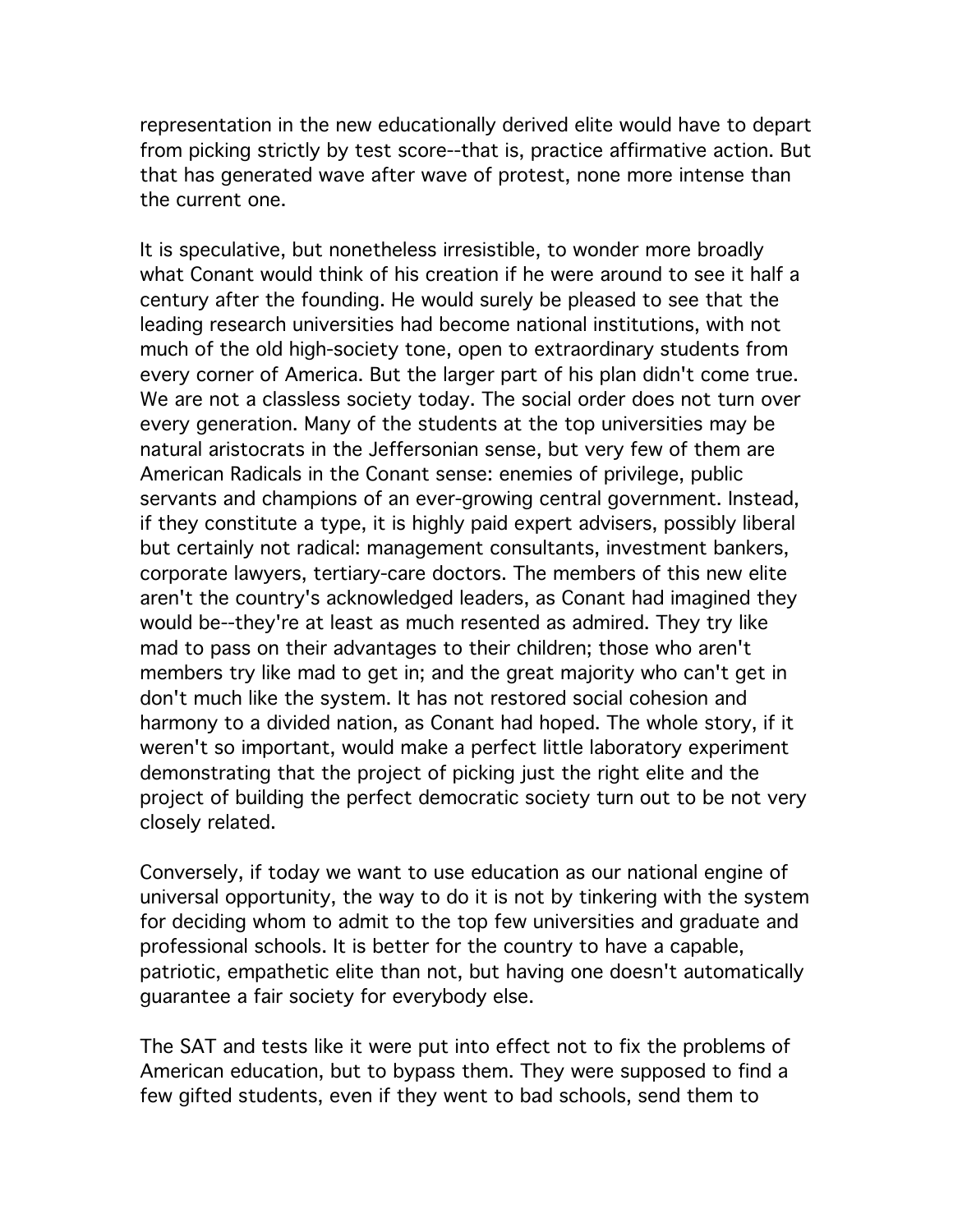universities on scholarship, and leave the majority alone. Today young Americans are penalized much more severely if their schools are bad than they were back when ETS was created. Then, the White House was occupied by the last president not to have a college degree, Harry Truman. Now almost the whole white-collar world is closed off to people who didn't go to college, and the dramatic growth in the economic and social gap between the college-educated and everybody else is perhaps the most significant demographic change of the last generation.

Our society works remarkably well for people who go to good schools and can score well on the SAT. The people for whom it works least well are those at the unacceptably bad lower end of the public-education system. For them, the only reliable way to guarantee a good education that confers the basic skills for a decent life--what they're not getting now, in other words--would be to make sure that all our schools meet a minimum standard of quality. We don't think twice about doing this where commercial air travel or the meat sold in supermarkets is concerned, but when the subject is our children's futures, the inviolable sacred principle of local control of education is the more important trump card. It's time for us to reverse the order: learning should be primary, local control secondary. Local schools that aren't performing should be taken over by higher authorities--and they already are, by the hundreds, all over the country. In the worst cases, after everything else fails, the federal government, whose intervention has been consistently needed to break the logjam for poor minorities (and that's who mostly populate the bottom tier of public education), should take over. Standardized tests are a necessary tool in the fixing of American education. Without them there isn't any way to tell whether students are acquiring basic literacy and numeracy. But there are tests and tests. The tests that have the least reforming effect are aptitude measures like the SAT, which are aimed at selecting out a few students rather than evaluating the performance of schools. The best tests, from the standpoint of achieving Conant's dream of a more classless America, would assess students' mastery of basic skills and of the material taught in schools. Standardized tests ought to be tightly coordinated with the curriculum, so that schoolwork and test prep are the same thing--but here again, the localism of American education is a roadblock. A national curriculum (another idea that's absurdly forbidden in American politics), and national standardized tests based on it, would be by far the best way to ensure that our schools are teaching and that our students are learning. The SAT created,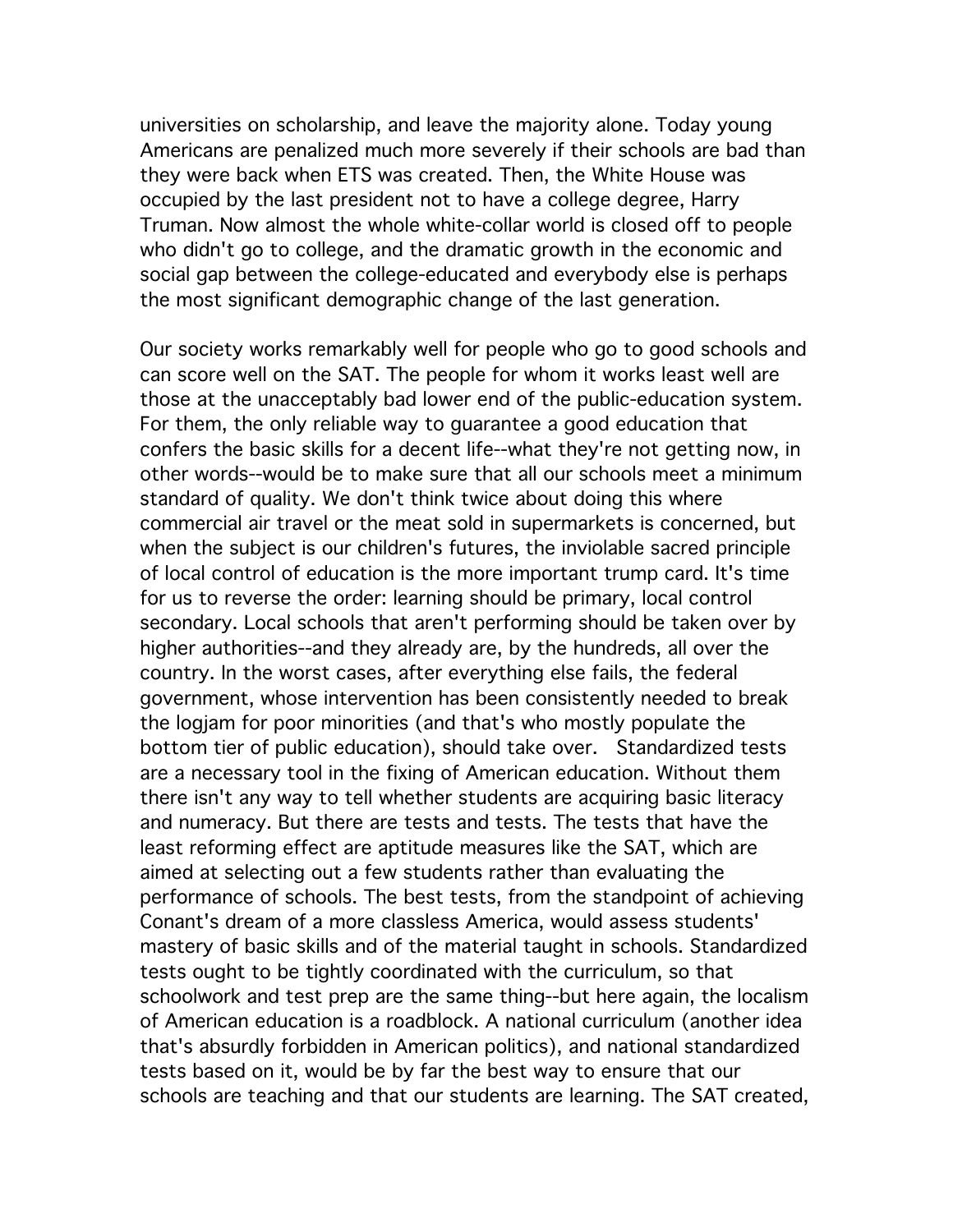in effect, national education standards for the elite, and the elite have benefited tremendously from that. Now everybody else should get the same benefit.

The word "meritocracy"--coined by a contemptuous British social satirist in 1958, but now burnished with a positive gloss--is often used to denote the system built around the SAT and the contest for prized admissions slots in elite universities. Setting up higher education as the referee in a great race for America's richest economic rewards was not, to put it mildly, what the founders of the national testing system had in mind. Even if it had been, though, the idea that the fairest way to apportion opportunity is according to performance in school is eminently arguable. There are many kinds of merit--courage, principle, determination, originality, understanding--but an educational meritocracy picks out one kind, academic ability, raises it to supreme status and ignores the others. It makes long-term decisions about people when they are very young- often when they are still living under their parents' roofs. It generates a status hysteria around admissions that detracts from genuine education.

If a meritocracy is what we want, we ought to think about not using our schools as the machinery for it. The main purpose of American education should be to bring us together with a set of common skills, common experiences and common values. Schools should do this for as many people as possible, not just for a fortunate and gifted few.

And then, after graduation, let the race begin.  $\sim$   $\sim$   $\sim$   $\sim$   $\sim$   $\sim$ 

## By NICHOLAS LEMANN

 $\overline{\phantom{a}}$ 

Adapted from "The Big Test: The Secret History of the American Meritocracy." (c)1999 by Nicholas Lemann. To be published by Farrar, Straus and Giroux.

Copyright of Newsweek is the property of Newsweek and its content may not be copied or emailed to multiple sites or posted to a listserv without the copyright holder's express written permission. However, users may print, download, or email articles for individual use.